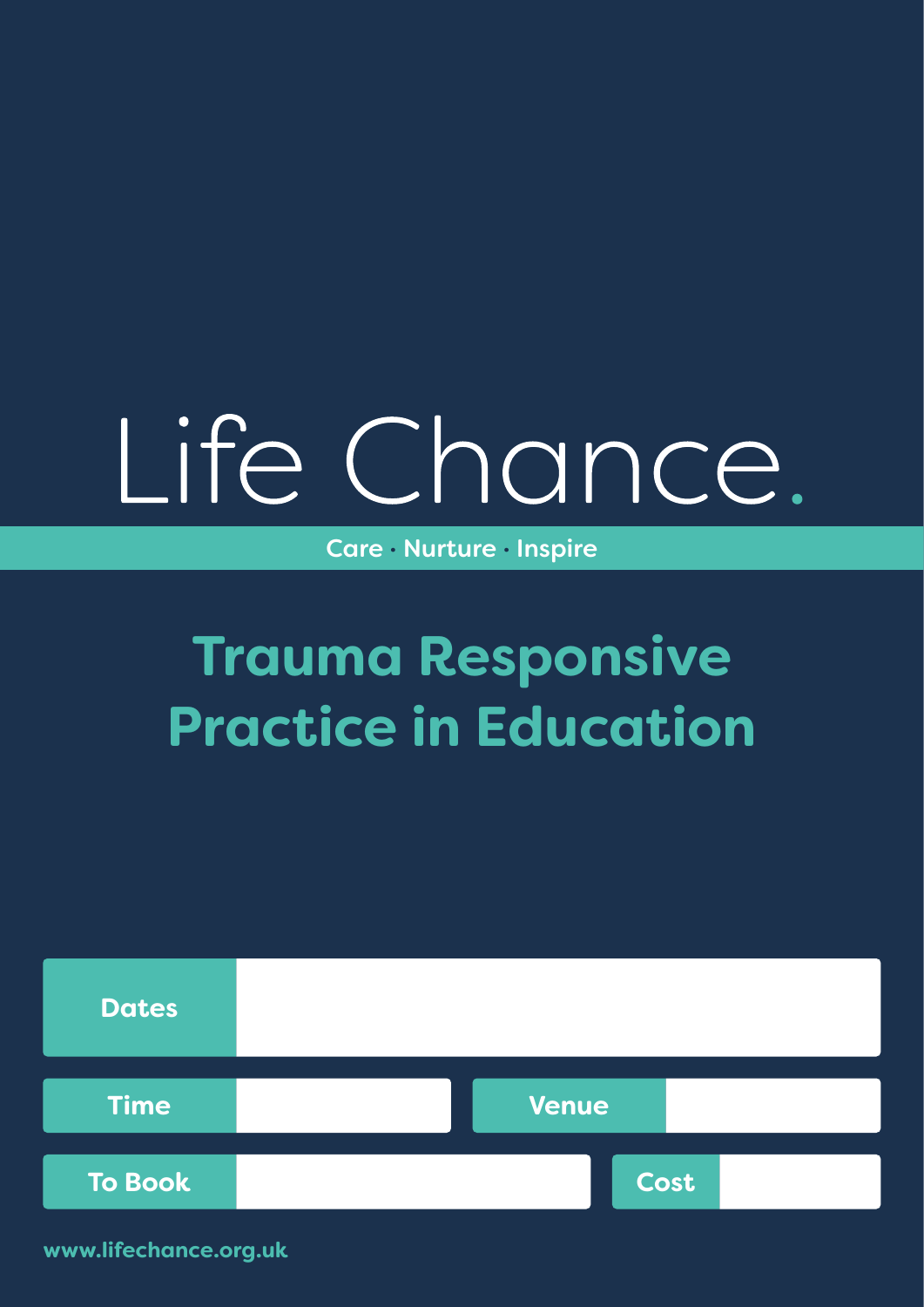## **Trauma Responsive Practice in Education**

#### Schools are reporting an increase in the number of children displaying signs of mental health difficulties and trauma.

Poor attendance, disruptive behaviour and disengagement with school can be a cause of emotional, behavioural, or educational challenges, rooted in trauma and adverse childhood experiences (ACE).

To understand the difficulties faced by traumatised children in school, teachers and education professionals must be equipped with the tools to help children manage the impact of their trauma.

This four-day course (over 2 terms) is designed to support you and your school develop a more trauma responsive approach to best support your students.

#### **This course will help you to:**

- Understand the impact of childhood trauma on social, emotional and physical health.
- Support children affected by trauma and encourage academic achievement.
- Implement methods to support children's mental health, improve their attendance and restore their ability to reach their potential.
- Progress your school from trauma informed to trauma responsive.

#### **Course led by:**

- Mark Escott.
- Jules Sanders
- Victoria Escott

#### **Guest speakers:**

- Dr Helen Bellfield Consultant Clinical Psychologist
- Life Chance Care Multi-Disciplinary Team
- Life Chance Care Trauma Recovery Practitioners

#### **This course is for:**

• Anyone working in an educational setting who wants to improve their understanding of the impact of trauma on students' mental health.



"We help children with poor attachments to develop their sense of belonging, which leads to greater engagement and progression."

Pete Jenkins, Executive Principal, School for Inspiring Talents.

#### **Programme Content**

#### Day 1

#### Introduction to the science of trauma aware practice:

- Define Adverse Childhood Experiences and their significance to children's development and learning
- Demonstrate an understanding of the human brain development and the impact of trauma
- Recognise the brain as a Social Organ and evaluate current thinking about the neurobiology and importance of social relationships in healing trauma

#### Day 2

#### Equipping staff working with vulnerable students to risk assess:

- Identify and define clinical risks
- Assess the severity and likelihood of potential risk incidents
- Develop a recovery oriented care plan to manage identified risks

#### Day 3

#### Developing trauma responsive behaviour care plans and support systems:

- Evaluate how this knowledge impacts on your practice as an Educator and
- Begin to adapt and develop how you work with children in your setting
- Explore and develop trauma responsive school systems

#### Day 4

Recap and moving forward: How to support, supervise and care for staff who are supporting vulnerable students:

- How to prevent vicarious trauma
- Clinical supervision in education
- Peer to peer Support

#### **Training delivered by trauma specialists**

#### This training is delivered by the award-winning School for Inspiring Talents.

Its multi-disciplinary care team will share real life case studies from their work on the front line, supporting children's transformation within an educational setting.

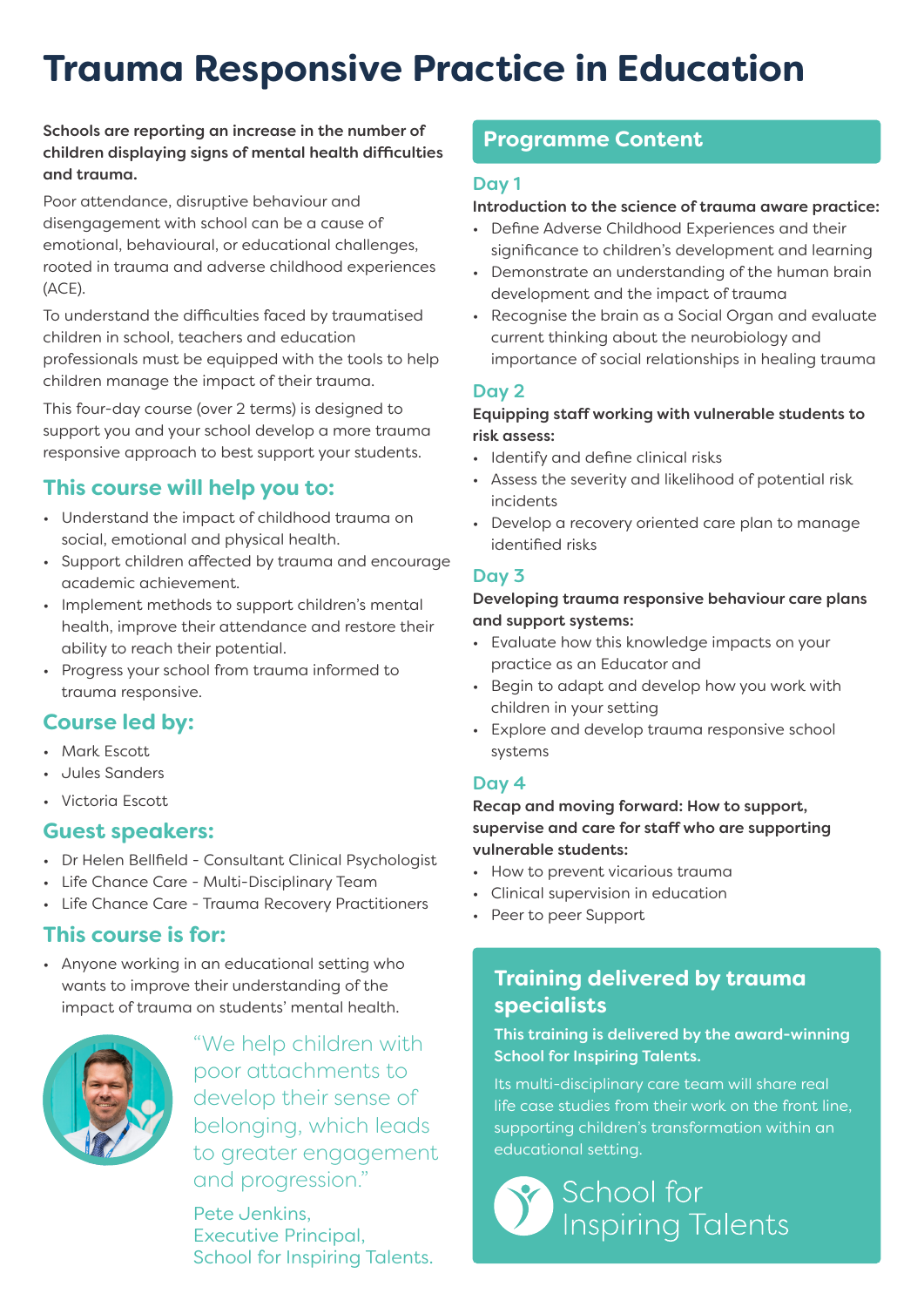## **About the trainers**



#### **Mark Escott**

Mark Escott is the Co-Founder of Life Chance and School for Inspiring Talents; an award-winning therapeutic education provider that specialises in working with young people and families who have experienced trauma.

Mark's own troubled childhood has given him a unique understanding of the world he now works in. Despite a turbulent start in life, he went on to carve out an impressive career as a child and adolescent behaviour specialist, working therapeutically with young people and families within the Social Care, Health and Education sectors.

In 2011 he decided to follow his true vocation and set up Life Chance, and School for Inspiring Talents, an innovative independent therapeutic school based in Devon. Hugely successful, it was the first school in the UK to be awarded the Trauma and Mental Health Informed Schools Award.

In 2019, Life Chance received the 373 Business Award for greatest Social Impact across Devon and Somerset. Mark has also been awarded the Outstanding Contribution to Young People Award 2020.

Today, Life Chance continues to expand its education, training, and outreach services to transform the life chances of children and young people in our communities.

Mark recently became a best-selling author with the launch of his book *'One More Life Chance'*.



#### **Jules Sanders**

Jules Sanders is the manager of Life Chance's Multi-Disciplinary Team (MDT) of therapists and clinicians, and a Trauma Informed Schools UK (TISUK) senior trainer.

She has over 15 years' experience as a qualified primary teacher and SENDCo supporting children with Special Education Needs and Disabilities (SEND) specialising in inclusion, behaviour and emotional wellbeing.

In recent years Jules has been the team manager within the Child and Adolescent Mental Health Service (CAMHS), and a Lead for the Targeted Mental Health in Schools (TaMHS) Team in Plymouth. She has also held responsibility for the Primary Mental Health Work (PMHW) Team and the Infant Mental Health (IMH) Team.

Jules holds additional qualifications in Family Therapy, Cognitive Behaviour Therapy, Counselling, and is a qualified Strengthening Families Programme facilitator.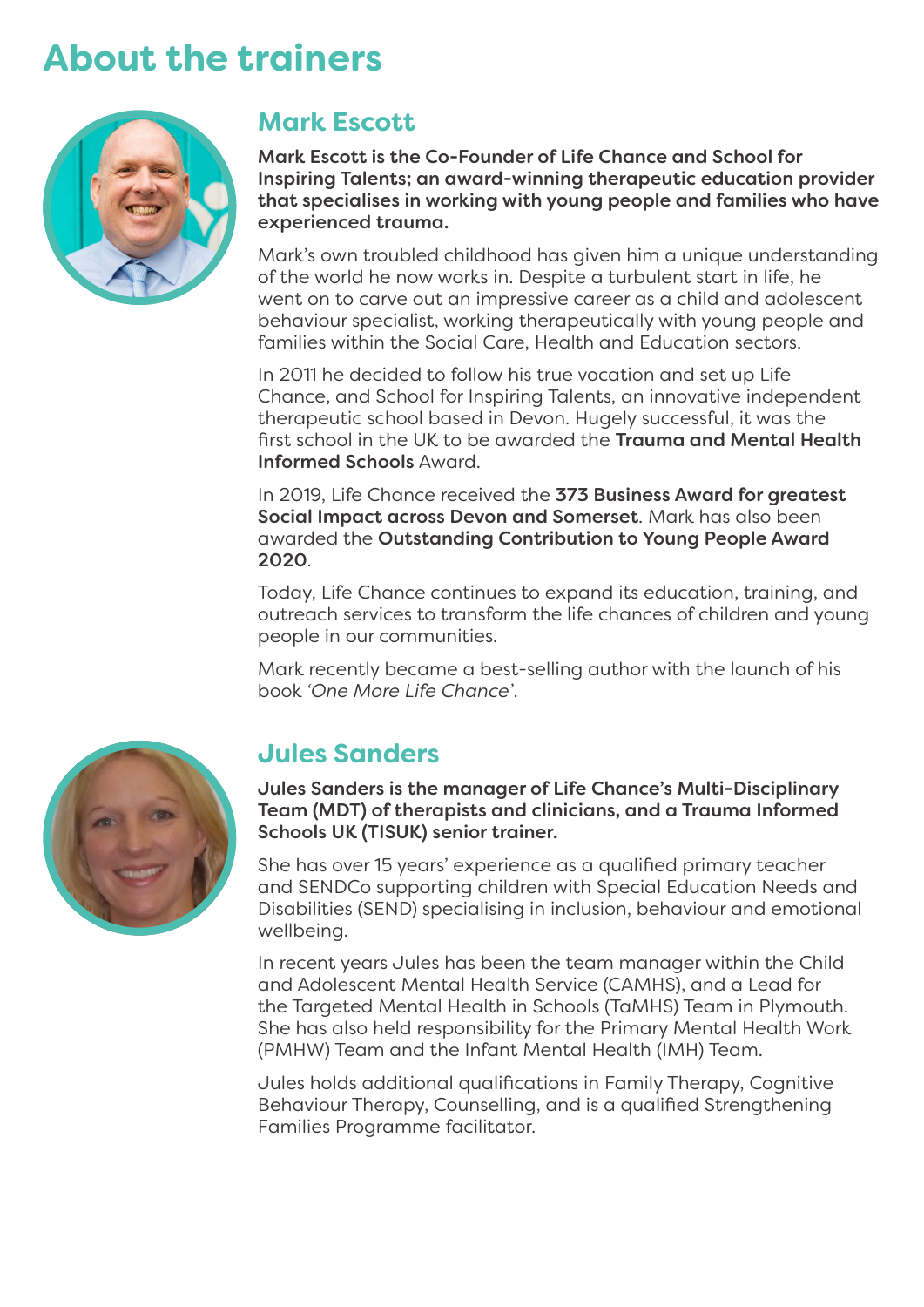### **About the trainers**



#### **Victoria Escott**

**Victoria Escott is a therapist in private practice specialising in trauma and addiction and is a senior trainer at Life Chance. Her own experience of childhood trauma has influenced her career and she is passionate about helping children and families to overcome intergenerational trauma.**

Victoria qualified as a Person-Centred counsellor in 2005 and furthered her training in addiction counselling at the University of Bath in 2010. Victoria has 16 years' experience of working as a counsellor, manager, supervisor and trainer in both charities and the NHS. In her spare time she volunteers for a Devon-based charity providing bereavement support to children.

In more recent years Victoria has worked alongside her husband Mark creating the vision for Life Chance and School for Inspiring Talents, whilst furthering her training and knowledge in trauma to become a certified Trauma Therapist. She is now particularly interested in how traumatic memories are stored in the body and brain and is training in EMDR Therapy, which is an advanced psychotherapy used to treat trauma and post-traumatic stress.